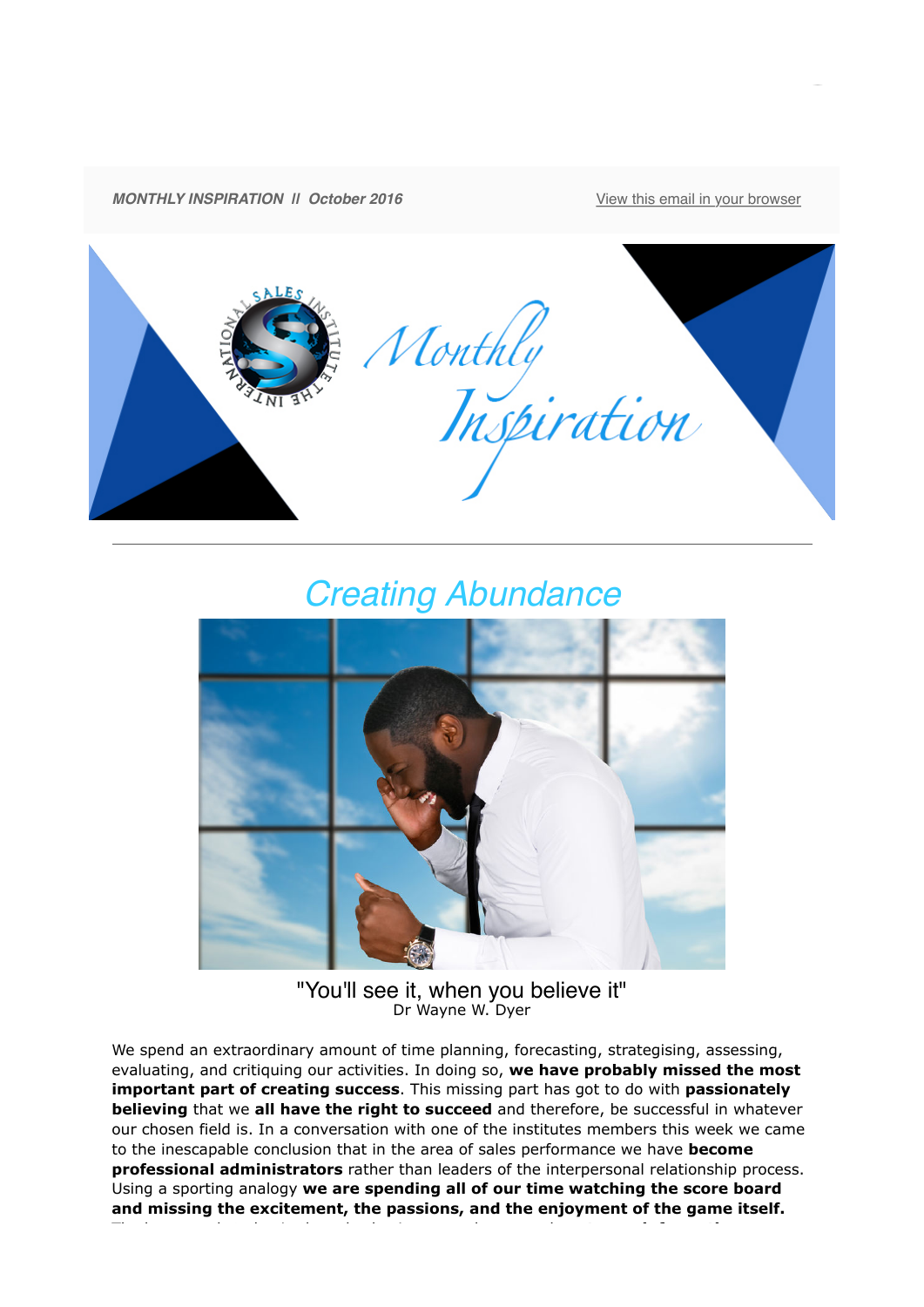The buzz words today in the sales business revolve around **customer information systems** that assess how many calls have been made to what type of customers, how long we spend in each call etc etc. **We have lost, totally, the critical importance of what is actually being said in the calls** and how these can be better structured to communicate professional value propositions that inspire a buying response.

As a result of this massive preoccupation in administering the sales function we have completely lost the art of selling via the **buying processes relating to how people feel** which is rarely based on any form of logic, but **more importantly based on emotive buying responses**. Too many **sales executives have stopped selling and started to tell people why they should buy their products or services.** There is a significant difference between telling and selling. In order to understand the selling process better, a research document in our library entitled ["What it takes to Make Successful Sales Calls](http://theinternationalsalesinstitute.us11.list-manage.com/track/click?u=933b80e7a2e18bb216f31e81e&id=fe5a9ce9f0&e=dbf1c93ab8)" will help you understand the importance of excellent conversation with your customer/client.

#### **A simple definition of selling: A CONVERSATION WITH AGREEMENTS**

Remember **people are not interested in how much you know, they are far more interested in how much you care.** Care is based on empathy, passion, love, compassion, excitement, enthusiasm, possibility and the list goes on. These are the things that people value most in a relationship and remember the words ........

#### **"The relationship is more important than the sale."**

We'd be delighted if you sent this amazing information on to your friends & colleagues. One person at a time? Use the "Forward" link in the social media links section below. Multiple people? (Recommended) Use the email forward button.

## **Member offer:**

**Sales Professionals & Sales Managers.**

Purchase a copy of either the Professional Sales Skills Program or the Professional Sales Management Program and **receive 10 complimentary** Professional Sales Memberships, to gift to your colleagues.

This unique DIY program is job & industry specific, designed to complete one of the twelve sections each month, or, more quickly if you wish.

Professional Sales Skills Program - Digital Download - \$250AUD

### **Professional Sales Management Program**



A proactive and instructive program for re-engineering your sales management practices.



*A fraction of the cost of most*

Professional Sales Management Program -